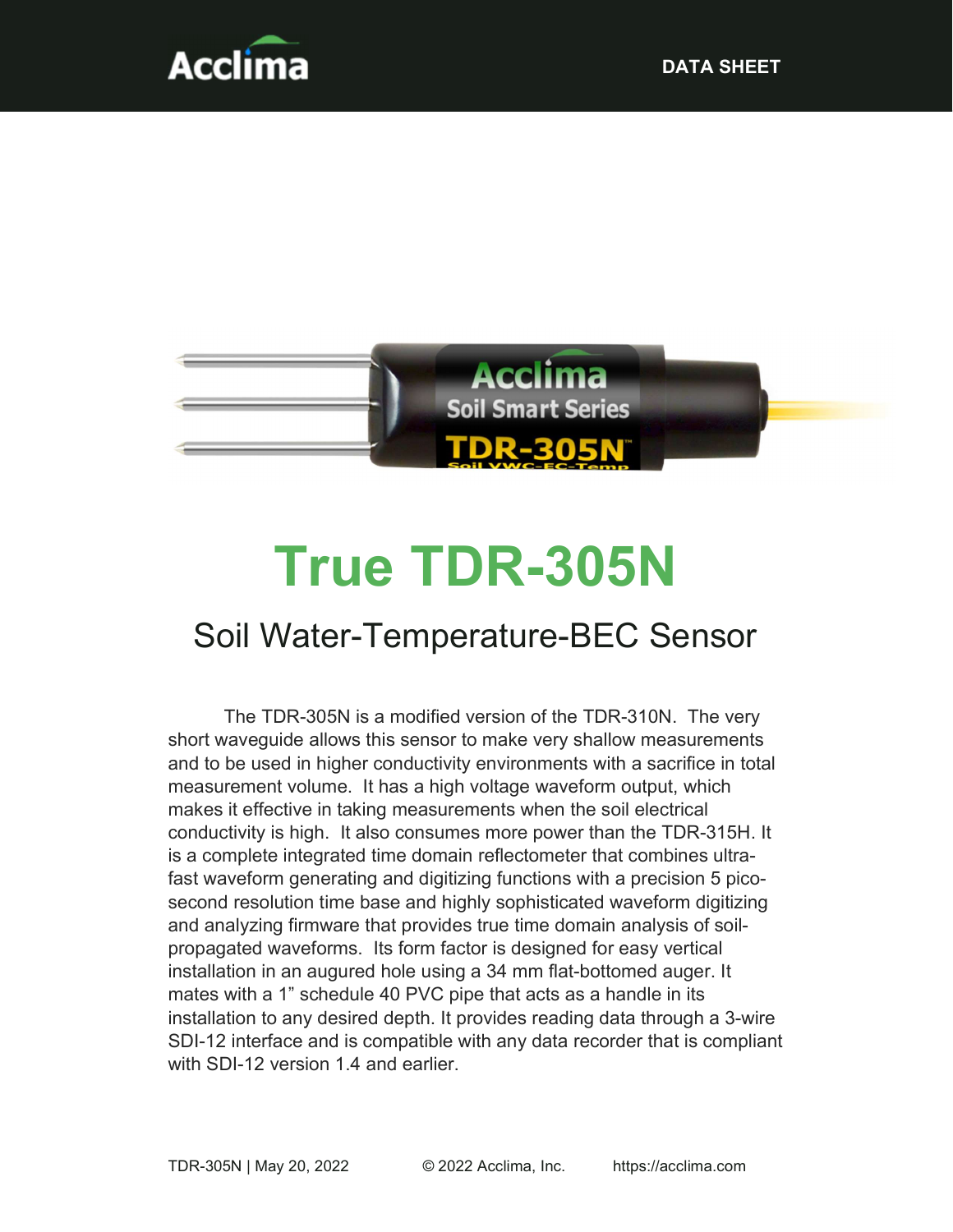

# Features

SDI-12 Interface 3-element 5 cm stainless steel waveguide 5 m 3-conductor waterproof cable (standard) Waterproof Epoxy-filled Housing 20% to 80% Incident Wave Rise Time: 300 ps Waveform Digitizing Resolution: 5 ps Incident Wave Amplitude: 2.3 V

## Measurement Functions

Volumetric Water Content: 0% to 100% Medium Permittivity: 1 to 100 Medium Bulk Electrical Conductivity: 0 to 10000 µS/cm Medium Temperature:  $-40$  to +55 degrees C Pore Water EC (Hilhorst Model): 0 to 55000 µS/cm

#### Measurement Performance

| <b>Parameter</b>                      | Min  | <b>Max</b> | <b>Units</b> |
|---------------------------------------|------|------------|--------------|
| <b>RELATIVE PERMITTIVITY</b>          |      |            |              |
| Range                                 |      | 100        |              |
| <b>Resolution</b>                     | 0.1  |            |              |
| Repeatability (RMS deviation)         | 0.07 |            |              |
| Accuracy                              | $-2$ | $+2$       |              |
| <b>Stability with Bulk Electrical</b> | -1   | $+1$       |              |
| Conductivity (0-6000 uS/cm)           |      |            |              |
|                                       |      |            |              |
| <b>VOLUMETRIC WATER CONTENT (VWC)</b> |      |            |              |
| Range <sup>1</sup>                    |      | 100        | $\%$         |
| <b>Resolution</b>                     | 0.1  |            | $\%$         |
| Repeatability (RMS deviation)         | 0.07 |            | $\%$         |
| Accuracy                              | -2   | +2         | $%FS^2$      |

<sup>1</sup> VWC is calculated based on relative permittivity using the formula derived by Topp with minor modifications to allow readings in slurries and pure water. The relative permittivity of water varies with temperature, so to see a reading of 100%, the sensor must be fully immersed in water at 20C with at least 2 cm of water around the rods on all sides and beyond the tips of the rods. VWC readings higher than 100% are possible when the permittivity is higher than 80.

<sup>2</sup> Percent Full scale, or +/- 2 percentage points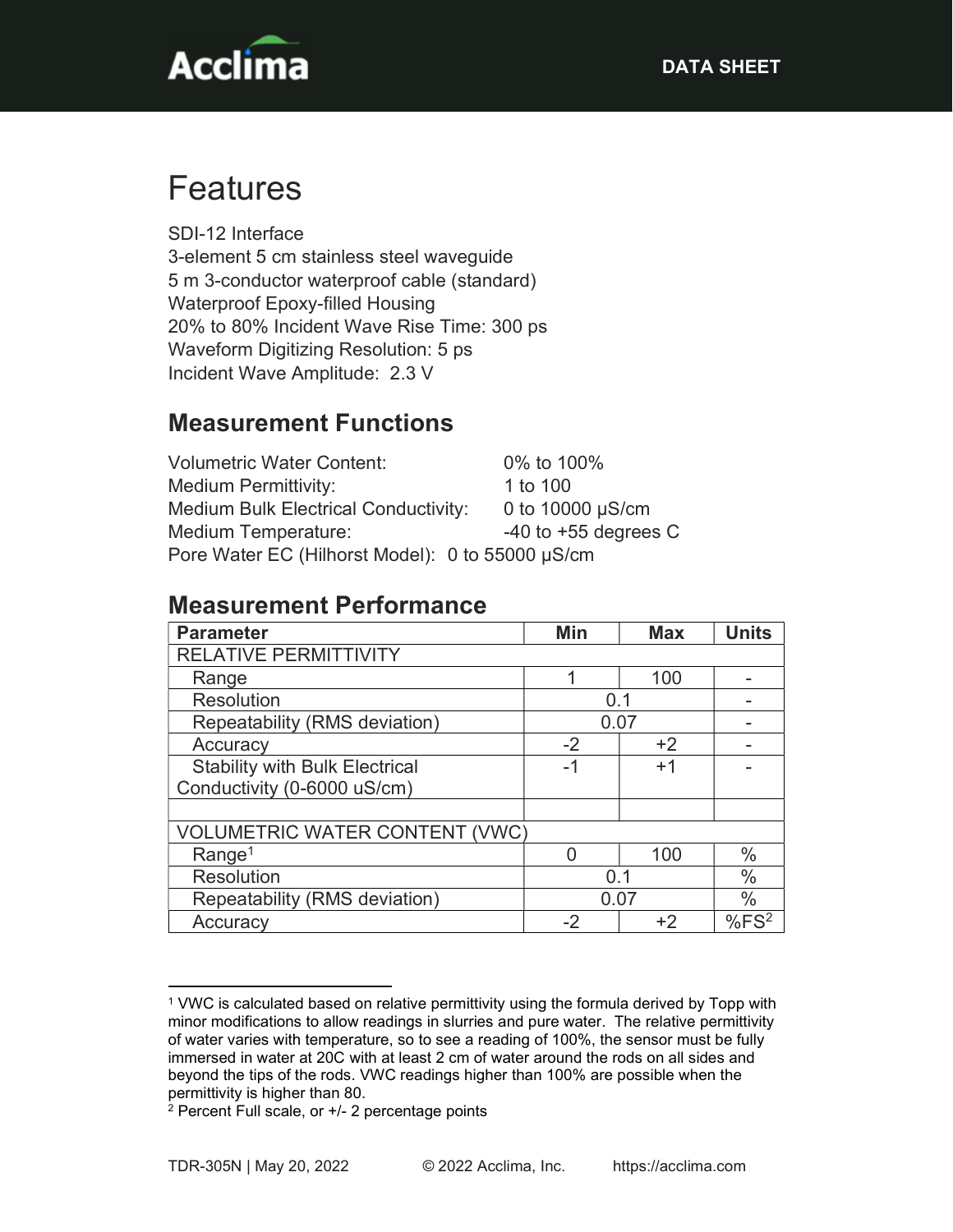

| <b>Stability with Bulk Electrical</b>     | -1      | $+1$    | %FS           |
|-------------------------------------------|---------|---------|---------------|
| Conductivity (0-6000 uS/cm)               |         |         |               |
|                                           |         |         |               |
|                                           |         |         |               |
| TEMPERATURE <sup>3</sup>                  |         |         |               |
| Range                                     | $-40$   | $+60$   | $^{\circ}$ C  |
| <b>Resolution</b>                         | 0.1     |         | $^{\circ}C$   |
| Repeatability (RMS deviation)             | 0.01    |         | $^{\circ}C$   |
| Accuracy (+5 to +35 $^{\circ}$ C)         | $-0.25$ | $+0.25$ | $^{\circ}C$   |
| Accuracy (-15 to +50 $°C$ )               | $-0.5$  | $+0.5$  | $^{\circ}$ C  |
|                                           |         |         |               |
| <b>BULK ELECTRICAL CONDUCTIVITY (BEC)</b> |         |         |               |
| Range                                     | O       | 10000   | uS/cm         |
| <b>Resolution</b>                         |         |         | uS/cm         |
| Repeatability (RMS deviation)             | 3       |         | uS/cm         |
| Accuracy ( $0 - 1000$ uS/cm)              | $-25$   | $+25$   | uS/cm         |
| Accuracy (1000 - 2500 uS/cm)              | $-2.5$  | $+2.5$  | $\frac{0}{0}$ |
| Accuracy $(2500 - 6000 \text{ uS/cm})$    | $-5$    | $+5$    | $\frac{0}{0}$ |

### Absolute Maximum Ratings

Stresses beyond those specified below may cause permanent damage to the sensor. These are stress ratings only and operation at these levels is not implied.

| <b>Parameter</b>                       | Min           | <b>Max</b> | <b>Units</b>       |
|----------------------------------------|---------------|------------|--------------------|
| Supply Voltage (Measured between the   | $-16$         | $+16$      | <b>Volts</b>       |
| red and white wires)                   |               |            |                    |
| SDI-12 Data Voltage (Blue-White wires) | $-16$         | $+16$      | Volts              |
| External Voltage Applied to sensor rod | $-0.3$        | $+4$       | <b>Volts</b>       |
| Electrostatic discharge, center rod    | IEC 61000-4-2 |            |                    |
|                                        |               | (ESD)      |                    |
| <b>Storage Temperature</b>             | $-40$         | $+60$      | $^{\circ}C$        |
|                                        | $-40$         | $+140$     | $\circ \mathsf{F}$ |
| <b>Operating Conditions:</b>           |               |            |                    |
| <b>Parameter</b>                       | Min           | <b>Max</b> | <b>Units</b>       |

| <b>Parameter</b>                                 | Min    | <b>Max</b> | <b>Units</b> |
|--------------------------------------------------|--------|------------|--------------|
| <b>Operating Supply Voltage</b>                  | $+6.5$ | $+15$      | Volts        |
| Operating Temperature (VWC errors due<br>to ice) | $-30$  | $+55$      | $\circ$      |

<sup>&</sup>lt;sup>3</sup> The temperature sensing element is located next to one of the outer waveguide electrodes.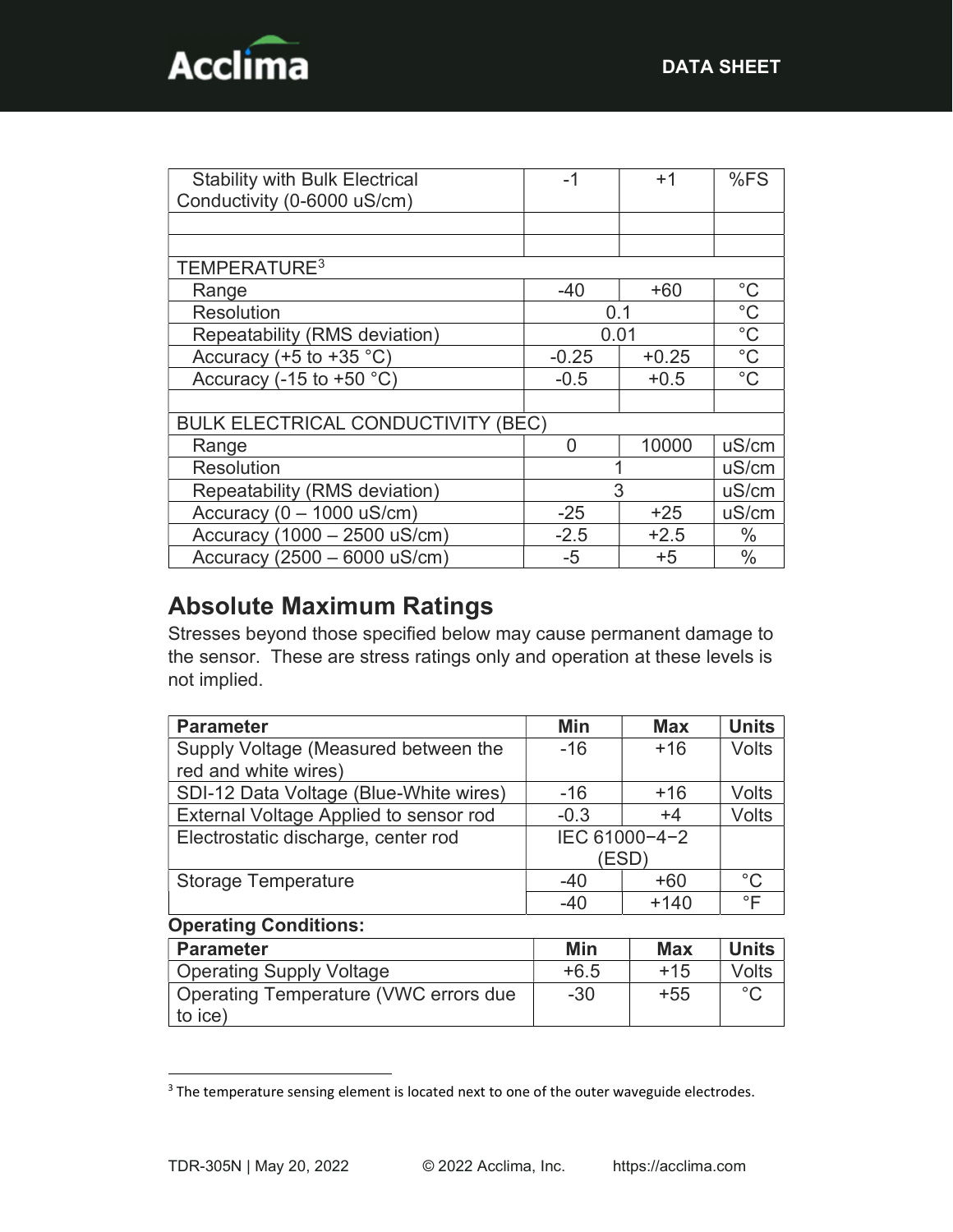

| Operating Temperature (VWC accurate,  |             | +55 | ∘∩  |
|---------------------------------------|-------------|-----|-----|
| no ice allowed)                       |             |     |     |
|                                       |             |     |     |
| POWER CONSUMPTION                     |             |     |     |
| Idle Current (sensor powered but      | < 10        |     | uA  |
| inactive, 20 °C)                      |             |     |     |
| Idle Current (-35 to +50 $°C$ )       | < 50        |     | uA  |
| Sensor read time                      | 0.3 typical |     | sec |
| Sensor read current (Supply Voltage = | 118 typical |     | mA  |
| 12V                                   |             |     |     |
| Sensor read current (Supply Voltage = | 150 typical |     | mA  |
| 7V                                    |             |     |     |
| Sensor communications current         | 6 typical   |     | mА  |

# SDI-12 Data Line Electrical Characteristics

| <b>Parameter</b>                               | Min  | <b>Max</b> | <b>Units</b> |
|------------------------------------------------|------|------------|--------------|
| <b>INPUT</b> (when sensor is idle or receiving |      |            |              |
| data)                                          |      |            |              |
| <b>Resistance to GND</b>                       | 160k | 175k       | Ohms         |
| VIL (required input voltage in "marking"       | -1   | 1.3        |              |
| state)                                         |      |            |              |
| VIH (required input voltage in "spacing"       | 3.2  | 6          | v            |
| state)                                         |      |            |              |
|                                                |      |            |              |
| OUTPUT (when sensor is transmitting            |      |            |              |
| data)                                          |      |            |              |
| Output impedance                               | 1000 | 1250       | Ohms         |
| VOL (output voltage in "marking" state)        | 0    | 0.25       | v            |
| VOH (output voltage in "spacing" state)        | 47   | 5.2        |              |

## Physical Characteristics

| Dimensions (without cable)    | 15 cm x 3.3 cm                                                                                   |
|-------------------------------|--------------------------------------------------------------------------------------------------|
| Weight (without cable)        | 121 <sub>g</sub>                                                                                 |
| Cable weight                  | $32.7$ g/m                                                                                       |
| Composition                   | 304 Stainless Steel, Epoxy, ABS<br><b>Plastic</b>                                                |
| Cable                         | 3 copper conductor, 22 Ga.,<br>waterproof and UV resistant PVC<br>jacket, 4.8mm overall diameter |
| <b>Communication Protocol</b> | SDI-12 Version 1.4                                                                               |